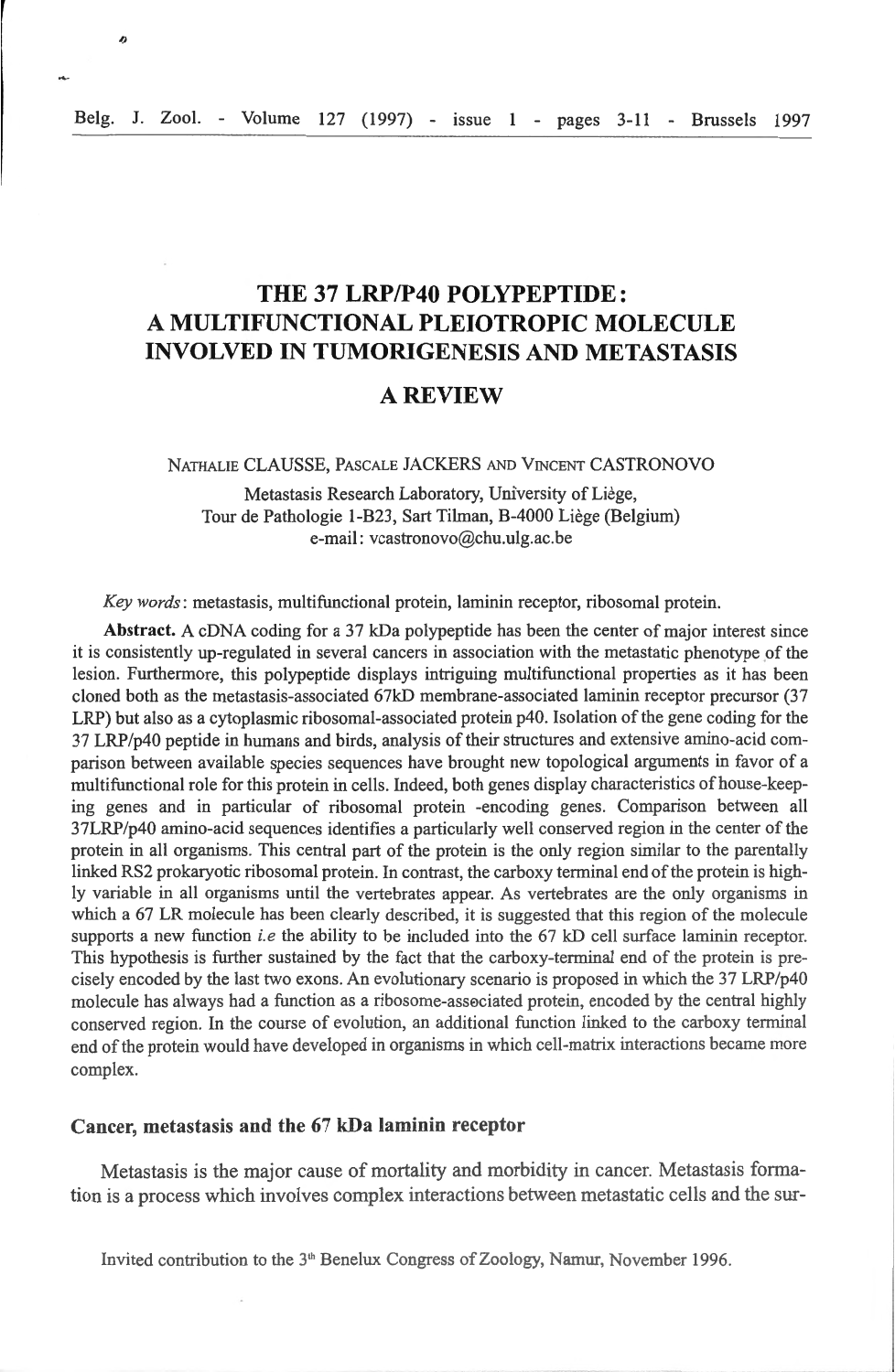rounding tissue. lndeed, in order to metastasize cancer cells have to aquire the ability to leave the initial tumor, migrate into the sunounding tissue, enter a blood or lymphatic vessel, survive in the blood stream or lymph and finally leave the vessel again to invade and proliferate within a target organ (Fig. **1). ln** the course of this process, metastatic cells have to several times cross the physiological inter-tissue barriers called basement membranes  $(CASTRONOVO, 1993; FLUG & KÖPF-MAIER, 1995)$ . Therefore understanding of the interactions between basement membranes and cancer cells is of major interest since inhibiting this process could potentially lead to efficient treatment against this critical step in cancer development.



Fig. 1. - Schematic representation of the metastatic cascade. Cancer cells have to leave the initial tumor and migrate into the surrounding tissue (a), enter blood or lymphatic vessels (b), survive into the blood or lymph stream (c), leave the vesse] (d), migrate to the target organ (e) and form a secondary colony.

Crossing of basement membranes by cancer cells has been schematically divided into three steps: attachment, degradation and migration (LIOTTA *et al.*, 1986). Several laboratories have searched for cellular receptors which could play a role in the initial attachment step of cancer cells to one of the major components of basement membrane, laminin. The first molecule isolated which was able to bind to laminin is a molecule of 67 kD thereafter named the 67kD laminin receptor (67LR) (LESOT et al., 1983; MALINOFF & WICHA, 1983; RAO et  $al.,1983$ ). Since that time, several other molecules able to bind laminin have been isolated such as members of the integrin family and lectins (CASTRONOVO, 1993). However, the 67 LR remains the center of major interest since it has been shown to be over-expressed in several solid tumors such as breast, colo-rectal, gastric and cervical carcinoma in correlation with the invasive and metastatic phenotype (CAMPO *et al.*, 1992; CASTRONOVO *et al.*, 1992; CIOCE *et al.*, 199 1; GASPARINI *et al.,l* 995; KONDOH *et a/.,1 992 ;* MARTIGNONE *et al.,* 1992, 1993 ; PELLE-GRINI *et al. ,!995 ;* SOBEL,l993). The association between 67LR over-expression and cancer progression suggests that the 67 LR might play a role in tumor progression. Therefore, isolation and cloning of the 67LR coding gene and eDNA became a priority.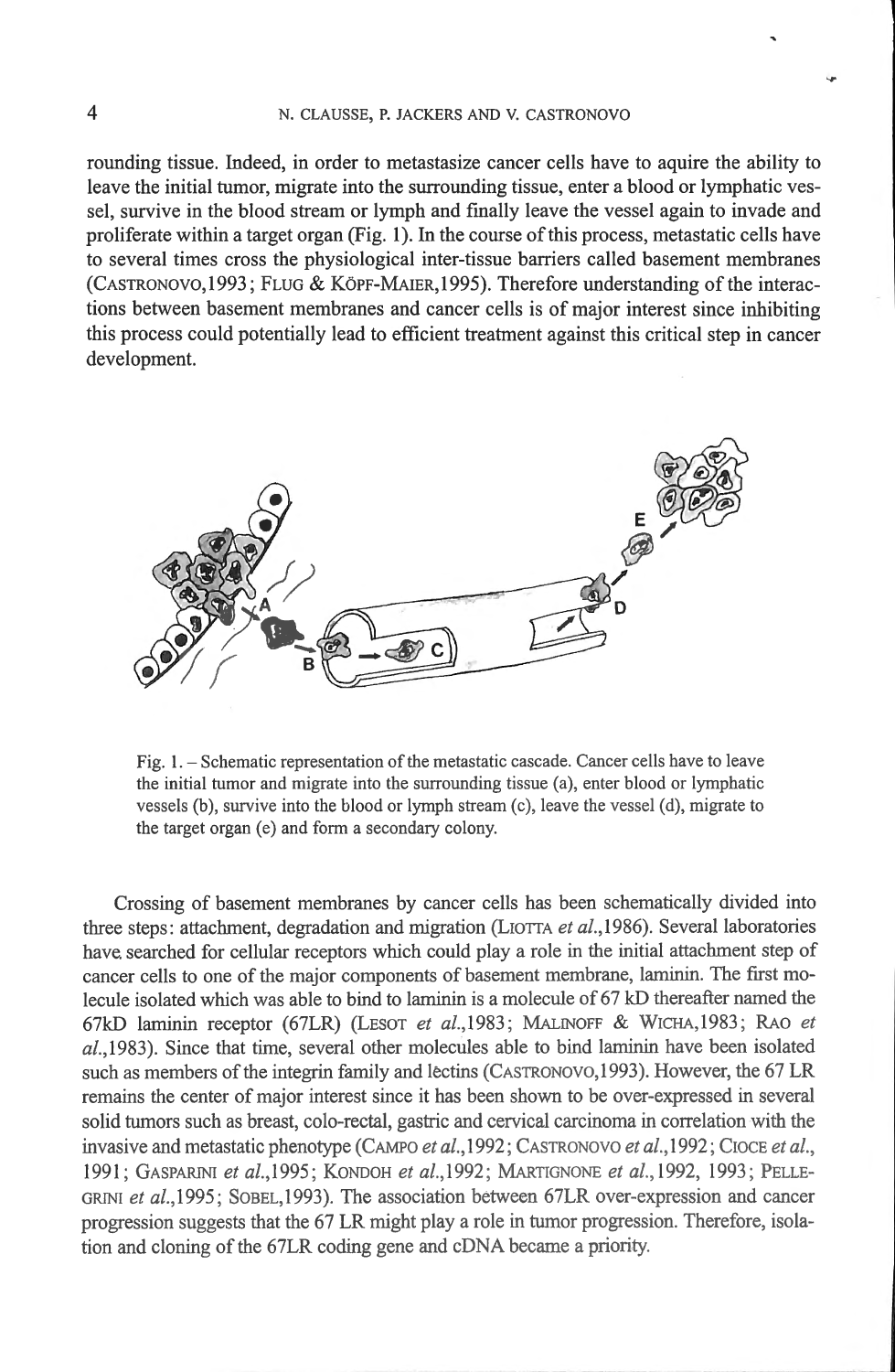#### **Cloning of the 37 kDa laminin receptor precursor eDNA**

 $\overline{a}$ 

Cloning of the 67 LR encoding cDNA was initially performed using an anti-67 LR antibody which has the interesting functional property of blocking the adhesion of laminin onto the surface of cancer cells. This antibody has been used to screen a human umbilical vein eDNA expression Iibrary and led initially to isolation of an incomplete eDNA (WEWER *et al.,1986).* Further work resulted in isolation of a complete eDNA sequence from both mice and humans (RAO *et al.*, 1989; Yow *et al.*, 1988). Intriguingly, the length of this eDNA allows to encode a polypeptide of a deduced molecular weight of only 37 kD. This discrepancy between the size of the 67 LR and the size of the product encoded by its putative eDNA suggested post-translational modifications. The absence of potential N-glycosylation sites in the eDNA sequence as well as failure to stain the 67 LR with PAS and the maintenance of the 67 kD size of the molecule after neuraminidase, o-glycanase or Endo-F glycosidase treatment allow a glycosylation step to be eliminated as the major cause of size increase (CIOCE *et al.,* 1993 ; LANDOWSKI *et al. ,* 1995). On the other band, treatment of the 67 LR by reducing agents does not lead to a diminution of the 67 LR size, eliminating the hypothesis of a possible non-covalent multimeric molecule. Recently, it bas been suggested that the 67 LR might be acylated by the fatty acids palmitate, oleate and stearate (LANDOWSKI *et al.*, 1995). These fatty acid could be covalently associated with the protein via ester linkage suggesting that the 37 LRP can dimerize with itself or with another peptide to fonn the 67 LR. However, such suggestions still need further experimental evidence and the molecular mechanisms responsible for the increase in size of the 37 kD molecule into a 67 kD molecule remain unclear so far. Nevertbeless, severa! experiments suggest a precursor/product relationship between the 37 kD molecule encoded by the cDNA and the 67 kD laminin receptor. Indeed, immunoprecipitation with antibodies directed against synthetic peptides derived from the 37 kD encoding eDNA allow precipitation of both the  $37$  kD and the  $67$  LR molecules. Further, pulse-chase experiments reveal the disappearance of a 37 kD polypeptide concomitant with appearance of the 67 LR (CASTRONOVO *et al.*,1991). Microsequencing of two peptides from the 67 LR gave a sequence of eight amino-acids identical to a portion of the 37 kD molecule (WEWER *et al.,*  1986). Finally, transfection of the 37 kD eDNA tagged with 6 additional histidines and with an artificially added phage epitope led to the recovery of a tagged  $67 \text{ kD}$  molecule which is able to bind laminin and is localized at the cell surface (MONTUORI *et al.*, pers. comm.). These observations are ali consistent with a precursor/product relationsbip between the two molecules and led to the 37 kD molecule being called the laminin receptor precursor (37 LRP).

lnterestingly, the eDNA coding for this 37 LRP molecule bas been cloned by others as a cytoplasmic protein, in particular as the mouse ribosome-associated protein p40 (MAK.RJDES *et al.,* 1988; ROSENTHAL & WORDEMAN, l995 ; TOHGO *et al. ,* 1994). ln addition, search for homology between sequences from an archebacterium and all published sequences reveals tbat the 37 LRP deduced amino-acid sequence is bomologous at 40% with the prokaryotic ribosomal protein RS2 (OUZONIS et al., 1995). This new putative role for the 37 LRP cDNA raises several questions and invites further investigations in order to better understand the role of this intriguing molecule in cells. In that perspective we decided to clone the gene coding for this 37LRP/p40 cDNA in order to better understand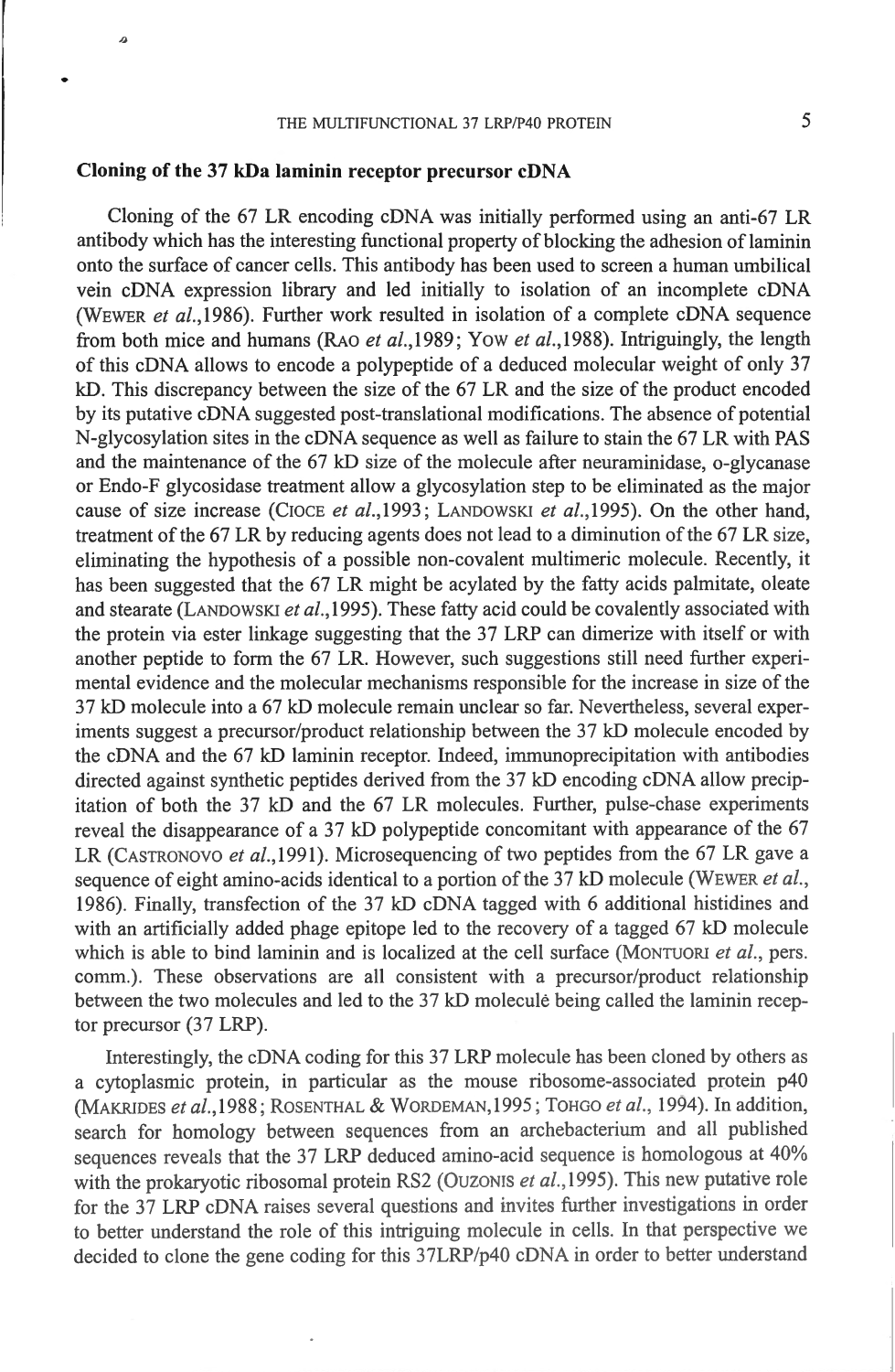its position either in a house-keeping gene family or as a tightly regulated gene. ln addition we have conducted an extensive amino-acid sequence comparison between 37 LRP/p40 eDNA from ali species already described and a new sequence that we have recently cloned in the laboratory from chicken spleen eDNA (CLAUSSE *et* a/.,1996). This avian sequence is consistant with available mamrnalian sequences and thus extends the comparison more widely within the vertebrates.

## **The 37 LRP/p40 gene family**

The 37 LRP/p40 gene has been cloned both from hurnan and chicken DNA. The cloning of the human gene has been hampered by the presence in the human genome of around 26 copies of pseudogenes. These pseudogenes have been characterized in our laboratory (JACKERS *et* al.,l996a). They are highly homologous to the active gene but are interrupted by severa! stop codons. These pseudogenes have no intronic sequence, they are terminated by a polyA-tail and flanked by direct repeated sequences. These characteristics suggest that they probably arose by retroposition events. A PCR-based strategy produced a specifie intronic probe and allowed us to specifically isolate the active human gene copy (JACKERS *et al.*, 1996b). By contrast, the chicken appears to be the only organism in which the 37LR/p40 gene exists as a single copy. We were therefore able to isolate in parallel by a classical cloning technique the avian version of the 37LRP/p40 active chicken gene (CLAUSSE *et* a/.,1996). Both genes are spread onto 6 kb of genomic DNA and are split into 7 exons with an initial short non-coding exon (Fig. 2). They have no classical TATA-box. Rnase protection and primer extension experiments reveal at least two transcriptional start sites located in a pyrimidine-rich tract. These features are characteristic of house-keeping genes and more particularly of genes encoding ribosomal proteins. lnterestingly, in the intron 4 the human gene contains a region coding for a small nucleolar RNA E2. Finally, chromosomal hybridization localized the human  $37 \text{ LRP/p40}$  gene to  $3p21.3$  band, a chromosomal locus frequently involved in rearrangements associated with cancer.



Fig. 2.  $-$  Schematic representation of the human (a) and chicken (b) gene structure. Exons are depected by boxes. Mutltiple transcriptional start sites are represented by horizontal arrows. Coding region is hatched. The position of the human encoding small nucleolar RNA sequence is represented by a grey box.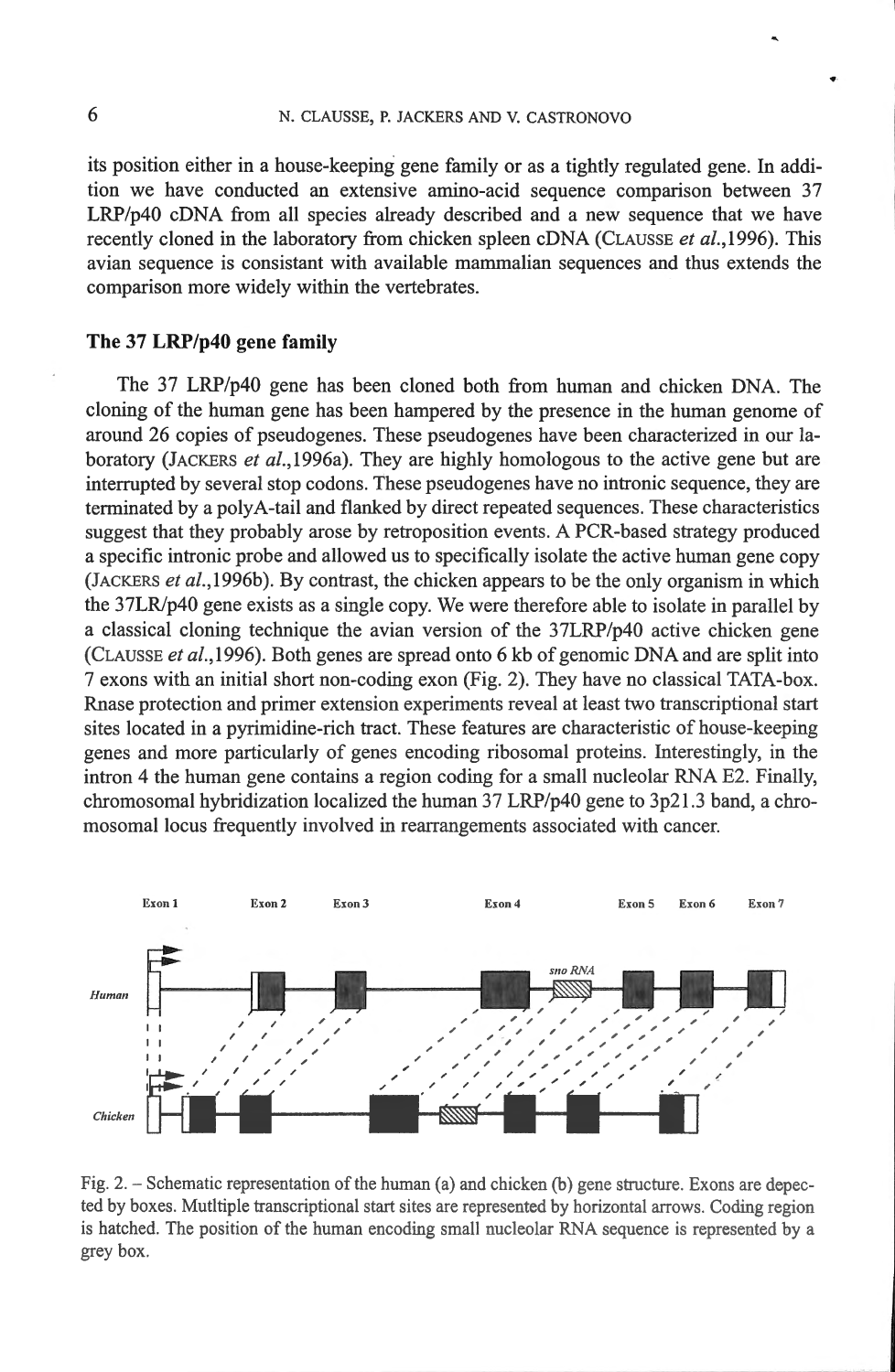### **The 37 LRP/p40: a multifunctional protein**

ø

The 37 LRP eDNA has been cloned in 17 different species including mammals suchas human, rat, bovine, mouse, and hamster, birds, insects, urchin, hydra, higher plant as arabidopsis, fungus and yeast. Comparison of the deduced amino-acid sequences from each eDNA reveals an extremely high degree of conservation throughout evolution. However, when these different sequences are carefully aligned to each other it appears that the conserved region is restricted to the central part of the molecule from amino-acid 20 to amino acid 209 whereas the carboxy-terminal end of the molecule varies between species until the appearance of vertebrates (CLAUSSE *et al.*,1996) (Fig. 3). Indeed, since birds and mammals diverged in evolution, *i.e.* 300 millions years ago, this carboxy-temlinal end of the protein has been extremely weil conserved. It appears that a high selective pressure has been applied to this region of the protein in vertebrales only. It is therefore tempting to speculate that, in vertebrates, a specifie function might be located in that region of the protein which would explain this contrasting «sudden» sequence «freezing» arising in vertebrates. As a 67LR molecule related to the 37LRP/P40 bas been clearly described in vertebrates only, we suggest that this carboxy-tenninal end of the molecule would be responsible for the yet undefined post-translational events leading to the 67 LR. In favor of this hypothesis is the alignment of the gene structure with sequence comparison. Indeed, this superposition reveals that this vertebrate conserved carboxy-terminal region corresponds exactly to exons 6 and 7 (Fig. 4). The existence in vertebrates of aspecific function in that particlar region would be in accordance with the widely held theory that exons are function depositary elements serving as basic building blacks to diversify and modulate protein function during evolution (BLAKE, 1979; Blake, 1983). To go further in this analysis, we have aligned the parentally linked prokaryotic RS2 ribosomal protein sequences with the 37 LRP/p40 amino-acids deduced sequences (DAVIES *et al.*, 1992). To our surprise, it appears that although the RS2 proteins are longer in size than the central conserved part of the 37 LRP/p40 (257 and 209 amino-acid respectively), the best alignment was obtained by creating a gap of 49 amino-acids in the 37LRP/P40 in order to confine the entire RS2 sequence in this central conserved region (Fig.4). Moreover, it appears that the two consensus RS2 motif signatures described in RS2 proteins are present in all 37LRP/P40 sequences available witb the only exception of one tiyptopbane. These observations led us to suggest that the 37LRP/P40 molecule might play two functions in cell: a cytoplasmic ribosomal-associated function played by the central part of the protein, conserved since archebacteria and efficient in all organisms, and since vertebrates, a cell surface role as a laminin receptor when incorporated into the 67 kD laminin receptor via its carboxy terminal end. We proposed an evolutionary scenario for this molecule: originally involved in translation, a vital function for cell biology, the protein could have aquired new properties *i.e.* as a building block of a receptor, in the course of evolution to accomodate the new extracellular matrix protein, laminin. This potential multifunctional role for a protein is not unique. Indeed, a rather similar situation bas been described for eye lens crystalline in which one gene product has either a sructural role in the refractive properties of the lens or a house-keeping enzyme role when associated in dimeric molecule (HENDRICKS *et al. ,l* 988; WISTOW *et* a/.,1988). Other examples illustrate possible multiple functions for ribosomal protein. Indeed, when associated in a multimeric protein by trans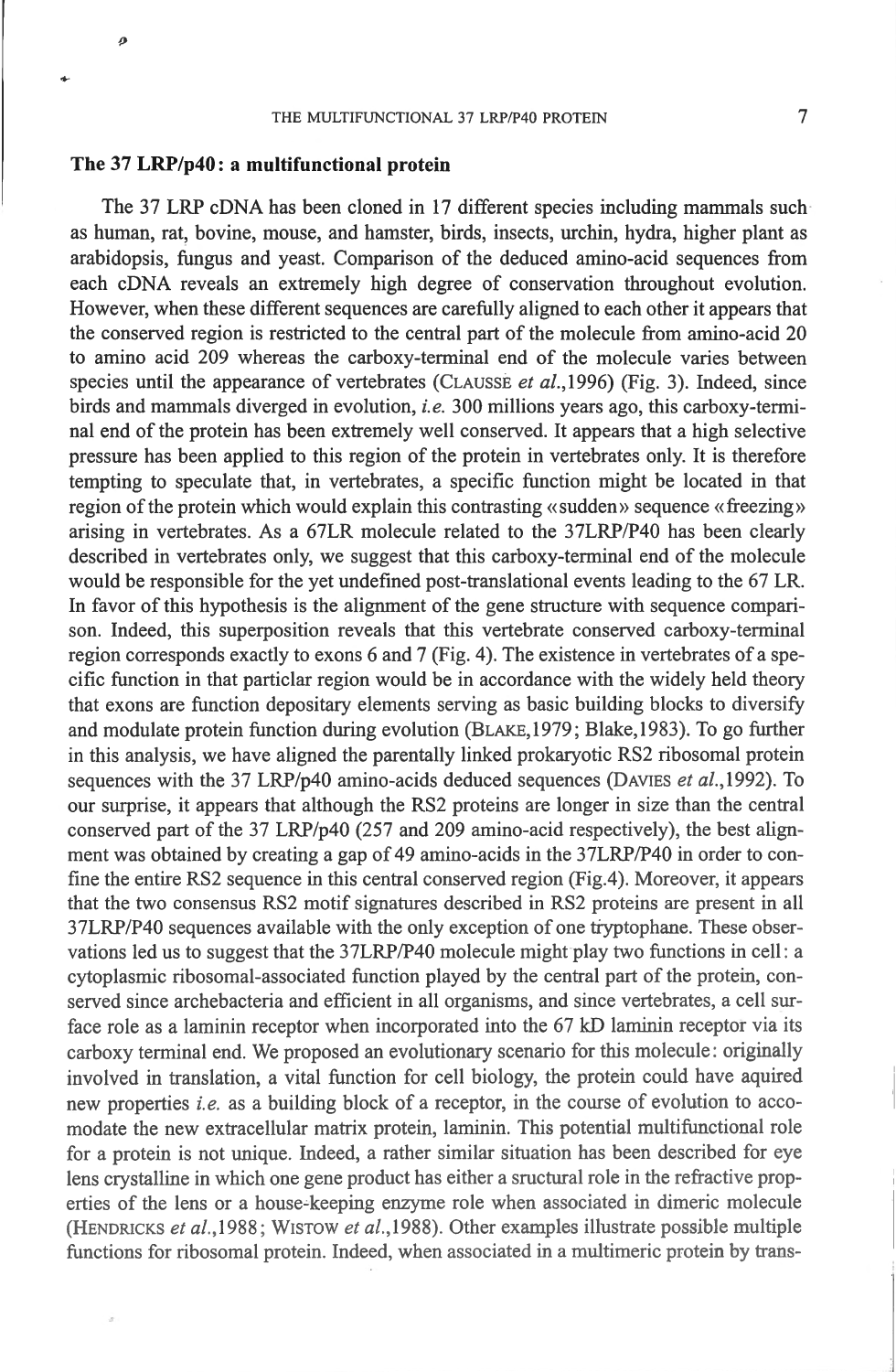glutamination, the S19 ribosomal protein would play the role of a chemotactic agent for macrophages at the site of inflamation (NISHIURA et al., 1996). In the same perspective, galectin-3 a human lectin originally isolated as a cell surface laminin binding protein has lately been described as a nuclear protein involved in mRNA splicing mechanism (DAGHER et al., 1995). Such a dual fate for a single gene product might constitute a parsimonious means of protein function diversification during evolution.



Fig. 3. - Amino acid similarity between all 37 LRP/p40 cDNA protein sequences deduced from all species described. Similarity between amino-acis (vertical axis) has been calculated for each aminoacid position (horizontal axis) according to the Burgess table by the GCG programm using the Plotsimilarity function after alignment with Pileup function (DEVEREUX et al., 1984). Maximum similarity of 1.5 represents identical amino-acids. The mean value is represented by a dotted line crossing the graph. Homology is therefore significant when the line is above the mean value whereas no significant homology is when the value is below the mean value. The vertebrate group includes chicken, bovine, mouse, hamster, rat and human sequences. Invertebrates include the insect Drosophila, two urchin species Urechis caupo and Tripneustes gratilla, the hydra Chlorohydra viridissima and the cestode Echinococcus granulosus sequences. Plants include the higher plant Arabidopsis thaliana, the fungus Pneumocystis carinii, and the yeast Saccharomyces cerevisiae.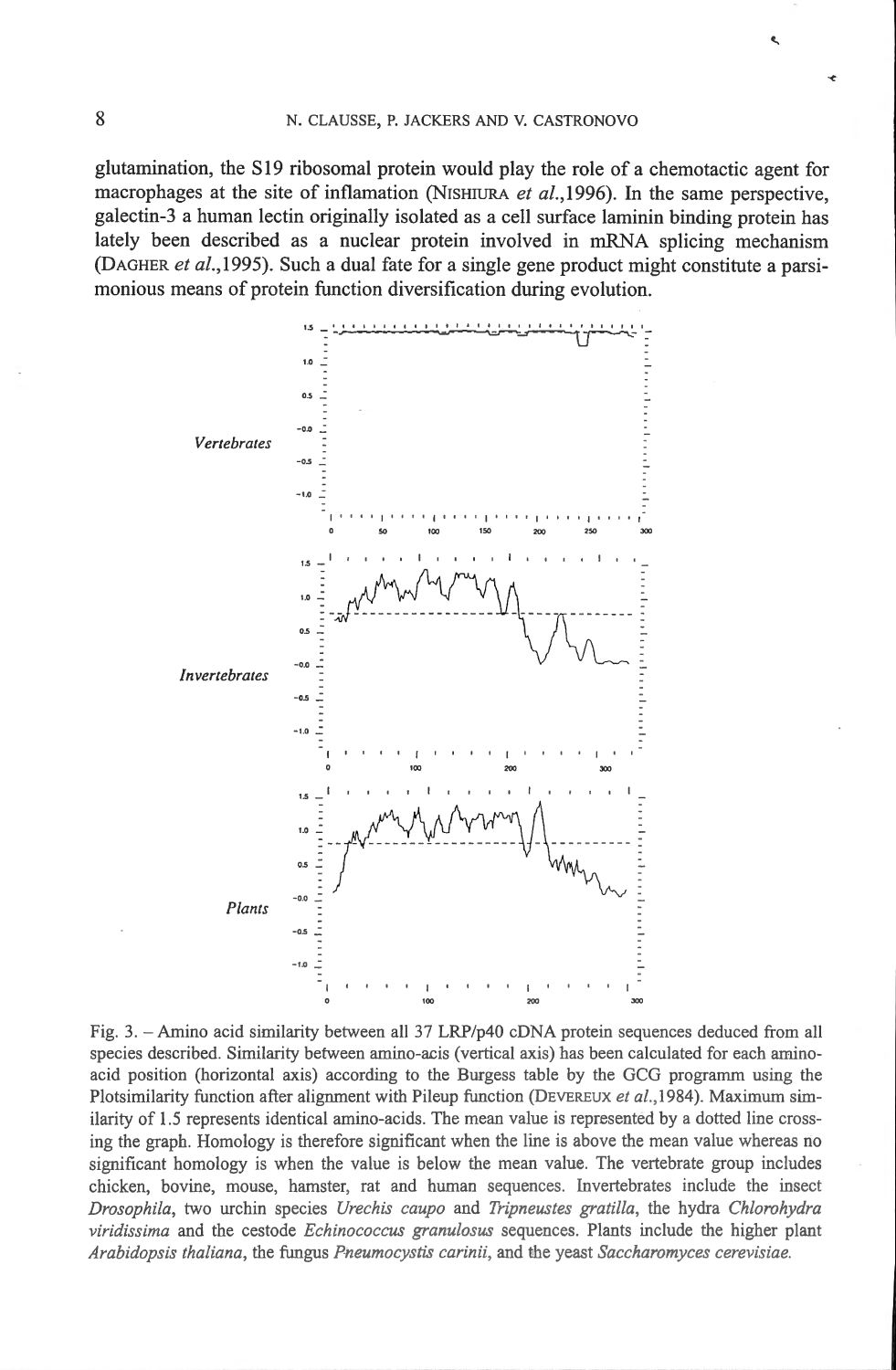

Fig. 4. – Schematic alignment of 37 LRP/p40 sequences with parentally linked RS2 ribosomal protein sequences. Position of the exons are shown at the top of the figure relative to the deduced aminoacids sequences from 37 LRP/p40 sequences. The hatched box represents the region conserved only in vertebrates. The gap in the 37 LRP/p40 sequences is created to obtain the best alignment with RS2 sequences shown below. RS2 signature positions are represented by horizontal lines under the scheme. Numbers on top of each sequence reflect amino-acid positions.

#### **REFERENCES**

BLAKE, C. (1979) - Exons encode protein functional units. Nature, 277: 598-600.

BLAKE, C. (1983) – Exons-present from the beginning. Nature, 306: 535-537.

- CAMPO, E., C. MONTEAGUDO, V. CASTRONOVO, A.P. CLAYSMITH, P.L. FERNANDEZ & M.E. SOBEL  $(1992)$  – Detection of laminin receptor mRNA in human cancer cell lines and colorectal tissues by in situ hybridization. Am J Pathol., 141: 1073-83.
- CASTRONOVO, V. (1993) Laminin receptors and laminin-binding proteins during tumor invasion and metastasis. Invasion and metastasis, 13: 1-30.
- CASTRONOVO, V., E. CAMPO, F. VAN DEN BRULE, A.P. CLAYSMITH, V. CIOCE, F.-T. LIU, P.L. FERNANDEZ & M. E. SOBEL (1992) - Inverse modulation of steady-state messenger RNA levels of two nonintegrin laminin-binding proteins in human colon cancer. J. Natl. Cancer Inst., 84: 1161-1169.
- CASTRONOVO, V., A. P. CLAYSMITH, K.T. BARKER, V. CIOCE, H.C. KRUTZSCH & M.E. SOBEL (1991) -Biosynthesis of the 67 kDa high affinity laminin receptor. Biochem Biophys Res Commun, 177:  $177 - 83$ .
- CIOCE, V., V. CASTRONOVO, B.M. SHMOOKLER, S. GARBISA, W.F. GRIGIONI, L.A. LIOTTA & M.E. SOBEL (1991) - Increased expression of the laminin receptor in human colon cancer. J Natl Cancer Inst., 83: 29-36.
- CIOCE, V., I. M. MARGULIES, S. M.E. & V. CASTRONOVO (1993) Interaction between the 67kDa laminin receptor and laminin. Kidney Int., 43: 30-37.
- CLAUSSE, N., P. JACKERS, P. JARES, B. JORIS, S. M.E. & V. CASTRONOVO (1996) Identification of the active gene coding for the metastasis-associated 37 LRP/p40 multifunctional protein. DNA and Cell Biology, 15: 1009-1023.
- DAGHER, S.F., J.L. WANG & R.J. PATTERSON (1995) Identification of galectin-3 as a factor in premRNA splicing. Proc. Natl. Acad. Sci., 92: 1213-1217.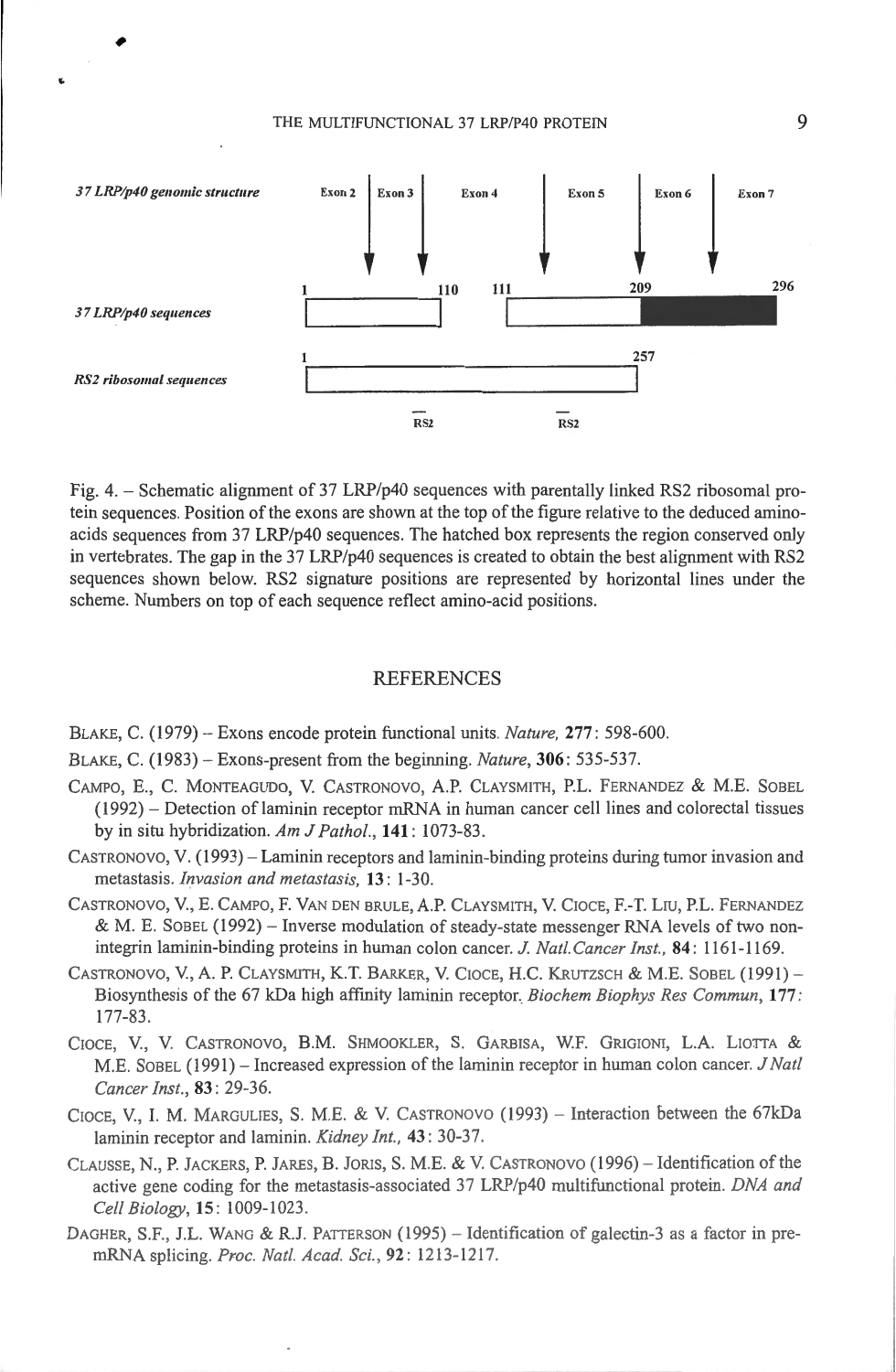- DAVIES, S.C., A. TZAGOLOFF & S.R. ELLIS (1992) Characterization of a yeast mitochondrial ribosomal protein structurally related to the mammalian 68-kDa high affinity laminin receptor. *The*  Journal of Biological Chemistry, 267: 5508-5514.
- DEVEREUX, J., P. HAERBERLI & O. SMITHIES (1984) A comprehensive set of sequence analysis programm for the VAX. *Nue/. A cid Res.,* 12: 387-395.
- FLUG, M. & P. KÖPF-MAIER (1995) The basement membranes and its involvment in carcinoma cell invasion. *Acta A nat (Base/),* 152 : 69-84.
- GASPARINI, G., M. BARBARESCHI, P. BORACCHI, P. BEVILACQUA, P. VERDERIO, P. DALLA PALMA & S. MÉNARD (1995) - 67-kDa laminin-receptor expression adds prognostic information to intratumoral microvessel density in node negative breast cancer. *Int. J. Cancer*, 60: 604-610.
- HENDRICKS, W., J.W. MULDERS, M.A. BIBBY, C. SLINGSBY & H. BLOEMENDAL (1988) Duck lens ecrytallin and lactate dehydrogenase 84 are identical: A single gene product with two distinct functions. *Proc. Nat/. Acad. Sei. ,* 85 : 71 18-7144.
- JACKERS, P., N. CLAUSSE, M.T. FERNANDEZ, A. BERTI, F. PRINCEN, U. WEWER, M.E. SOBEL & V. CASTRONOVO ( 1996a) - Seventeen copies of the human 37 kDa laminin receptor precursor/p40 ribosome-associated protein gene are processed pseudogenes arisen from retropositional events. *Biochem. Biophys. Acta,* 1305: 98-1 04.
- JACKERS, P., F. MINOLETTI, D. BELOTTI, N. CLAUSSE, G. SOZZI, S.M.E. & V. CASTRONOVO (1996b) -Isolation from a multigene family of the active human gene for the metastasis-associated multifunctional protein 37 LRP/p40 at chromosome 3p2 1. *Oncogene,* 13: 495-503.
- KONDOH, N., C.W. SCHWEINFEST, K.W. HENDERSON & T.S. PAPAS (1992) Differential expression of S19 ribosomal protein, laminin-binding protein, and human lymphocyte antigen class I messenger RN As associated with colon carcinoma progression and differentiation. *Cancer research,* 52: 791-796.
- LANDOWSKI, T.H., E.A. DRATZ & J.R. STARKEY (1995) Sudies of the structure of the metastasisassociated 67 kDa laminin binding protein: fatty acid acylation and evidence supporting dimerization of the 32 kDa gene product to form the mature protein. *Biochemistry*, 34: 11276-11287.
- LESOT, H., U. KUHL & K. VoN DER MARK ( 1983)- Isolation of laminin-binding protein from muscle cell membrane. *EMBO.,* 2: 86 1-865.
- LIOTTA, L.A., C.N. RAO & U.M. WEWER  $(1986)$  Biochemical interactions of tumor cells with the basement membrane. Annu Rev Biochem, 55: 1037-57.
- MAKRIDES, S.; S.T. CHITPATIMA, R. BANDYOPADHYAY & G. BRAWERMAN (1988) Nucleotide sequence for a major messenger RNA for a 40 kilodalton polypeptide that is under translational control in mouse tumor cells. *Nucleic A cid Research,* 16: 2349.
- MALINOFF, H.L. & M.S. WICHA (1983) Isolation of cell surface receptor protein for laminin from murine fibrosarcoma cells. *J. Cell Biol.,* 96 : 1475-1479:
- MARTIGNONE, S., S. MÉNARD, R. BUFALINO, N. CASCINELLI, R. PELLEGRINI, E. TAGLIABUE, S. ANDREOLA, F. RILKE & M.I. COLNAGHI (1993) – Prognostic significance of the 67-Kilodalton laminin receptor expression in human carcinomas. *J. Natl. Cancer lnst.,* 85 : 398-402.
- MARTIGNONE, S., R. PELLEGRINI, E. VILLA, N.N. TANDON, A. MASTROIANNI, E. TAGLIABUE, S. MÉNARD, R. BUFALINO & M.I. COLNAGHI (1992) - Characterization of two monoclonal antibodies directed against the 67kDa high affmity laminin receptor and application for the study of breast carcinoma progression. *Clin. Exp. Metast.,* 10: 379-386.
- NISHIURA, H., Y. SHIBUYA, S. MATSUBARA, S. TANASE, T. KAMBARA & T. YAMAMOTO (1996) -Monocyte chemotactic factor in rheumatoid arthritis synovial tissue. Probably a cross-linked derivative of S 19 ribosomal protein. *J. Biol. Chem.,* 271: 878-882.